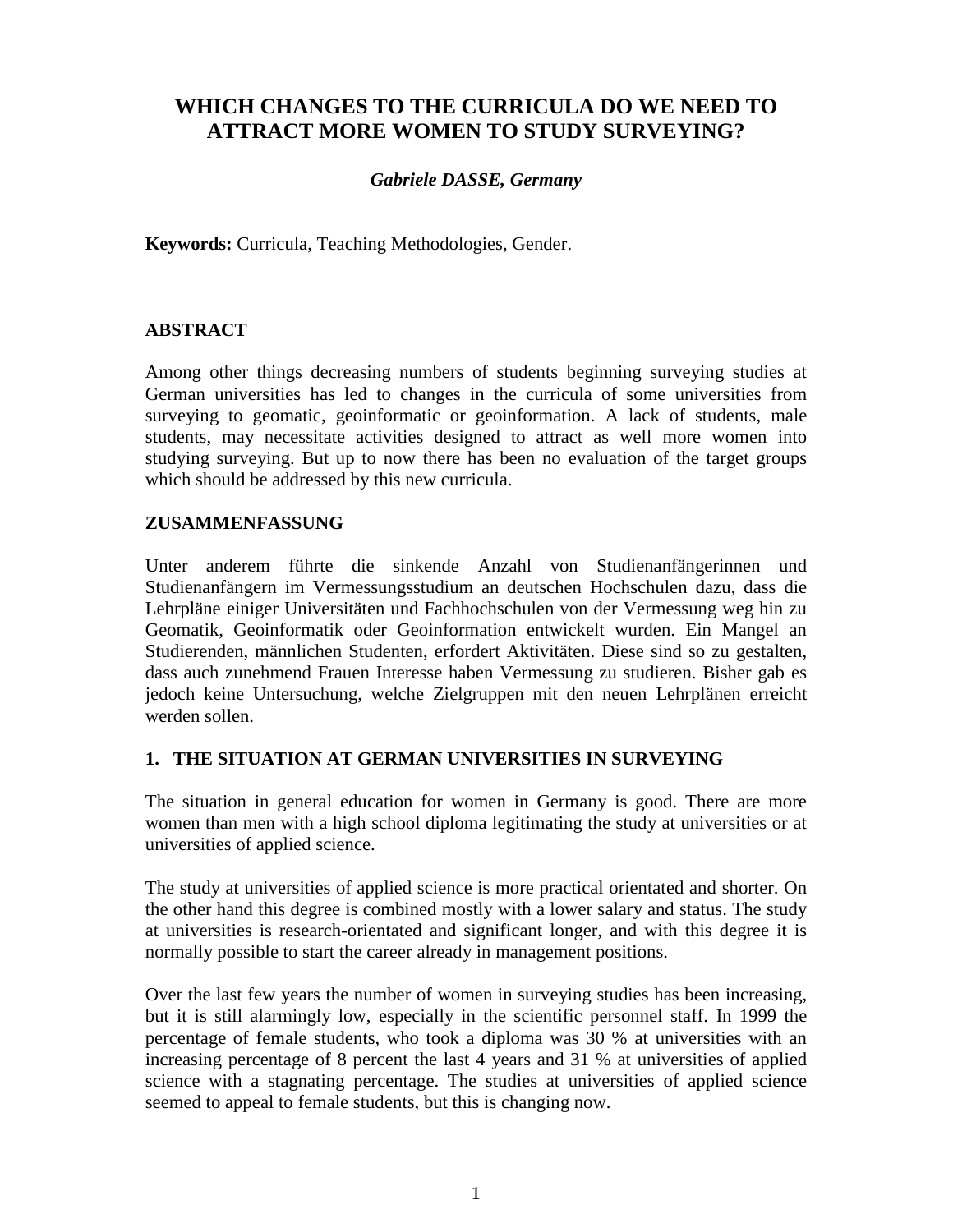

Data: Statistisches Bundesamt 1987, 1997, 1999

It has to be taken into account, that in the German Democratic Republic (GDR) as a result of better basic conditions the number of women in surveying was higher. After the reunification of Germany therefor the percentage increased.



Data: Statistisches Bundesamt 1987, 1997, 1999

## **2. STUDENTS BEGINNING SURVEYING STUDIES**

The number of students beginning surveying studies at universities decreased from 674 in 1995 to 278 in 1999 and at universities of applied science from 1160 in 1995 to 700 in 1999. There has always been a cycle of increasing and decreasing numbers of students, but universities are more and more forced to give an account of the used resources and the achieved results. It seems to be remarkable that the number of female students beginning at universities of applied science doesn't decline in that way it does at universities or it does with the numbers of male students.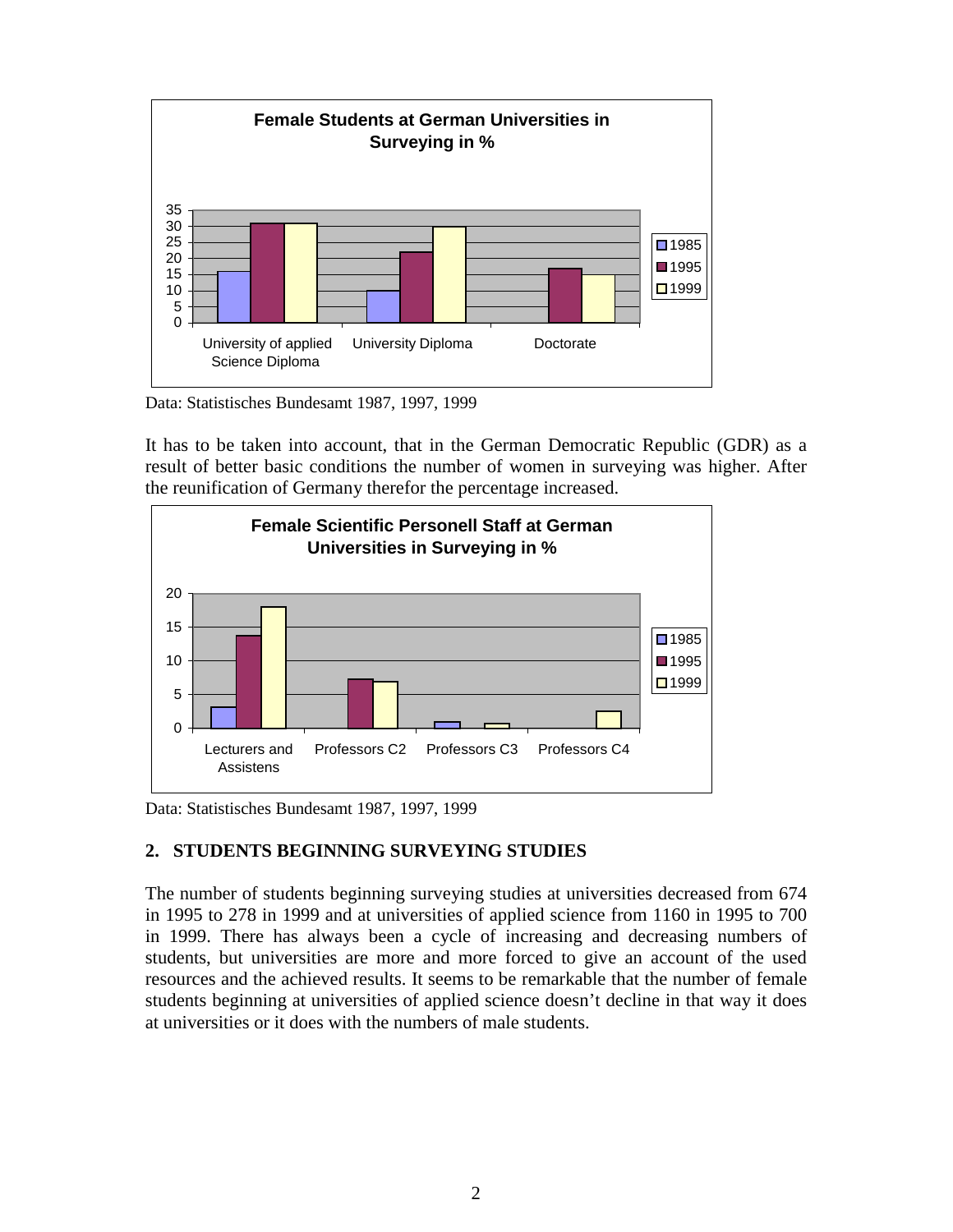

Data: Statistisches Bundesamt 1997 - 2001



Data: Statistisches Bundesamt 1997 - 2001

## **3. NECESSITY TO REFORM THE STUDY**

The necessity to reform studies in the engineering field has been discussed since several years. Employers are asking for a new type of engineer with better non-technical and interdisciplinary qualifications instead of pure technical knowledge. Till now less women than men in Germany are interested in the surveying profession, which depends to a great extent on the image of the profession and the content of the study. A lack of teaching contents and teaching methods considering key-qualifications lead to a lack of female students (Kosuch 1998).

#### **4. RESULTS OF A QUESTIONNAIRE**

The Working Group "Women in Surveying" of the German Association DVW has been dealing for several years with the situation of women at universities and universities of applied science. To underline the necessity of study reforms the Working Group distributed in 1998 a questionnaire concerning the situation at universities and universities of applied science during the national Congress INTERGEO in Wiesbaden.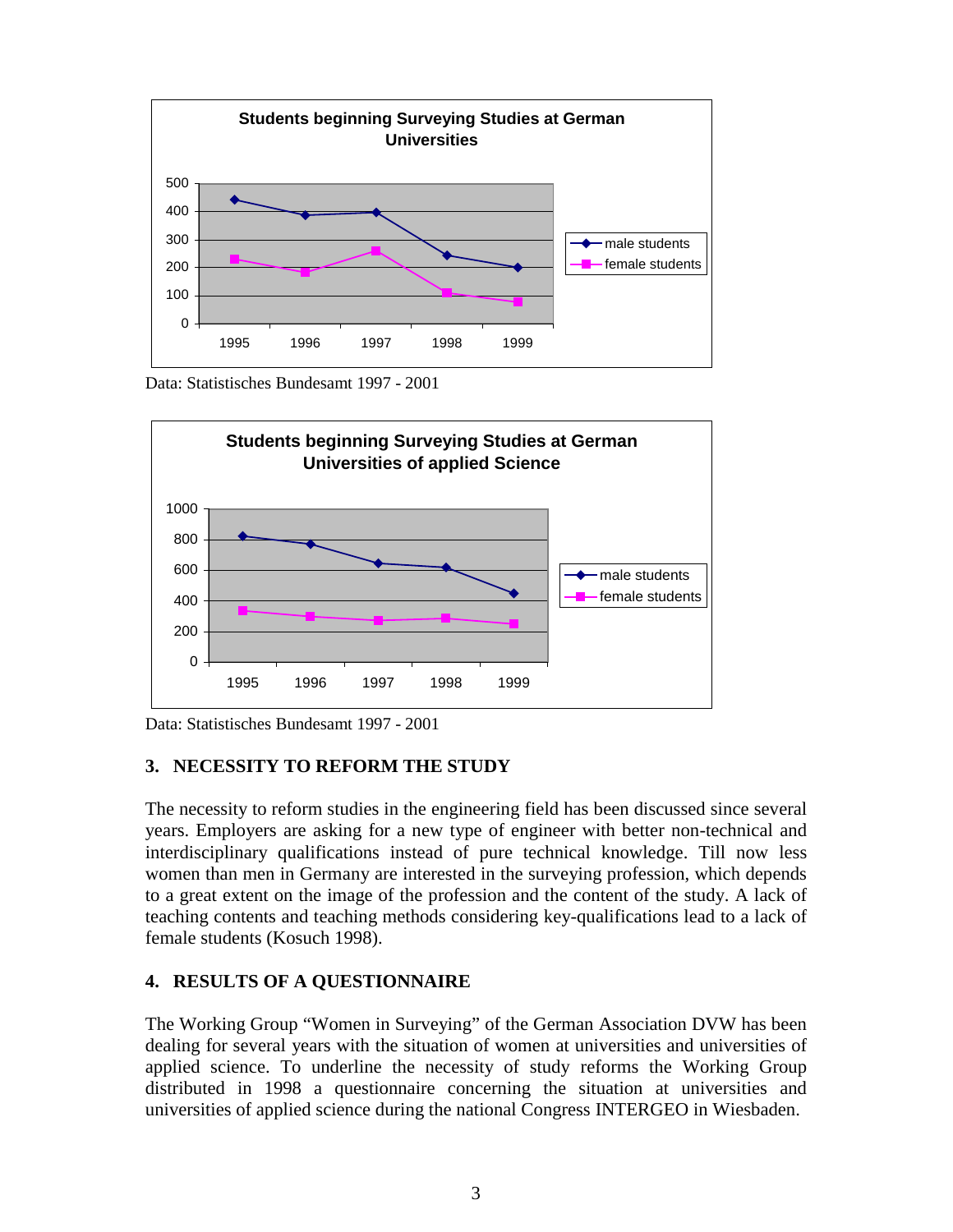Women were asked **"Which Changes do we need, to attract more Women to study Surveying?"** 83 questionnaires were completed. The results were as follows:



The image of the profession seems to be the most important point for the decision against or for surveying. Up to now the surveying profession is understood as a job with rubber boots and picket. The new task areas couldn't procured. Some universities and universities of applied science changed from surveying to geomatic, geoinformatic or geoinformation. But this diversity now didn't led to any clarification and didn't meet the content of the study (Kohlstock 2000).



Women ask for a change in the teaching methods. The task to solve problems should get the preferences instead of a traditional additive study-cast. In profession nowadays it is more important to realise and understand networked processes and its modelling such as learning of principles than to get detailed special knowledge (Kohlstock 2000).

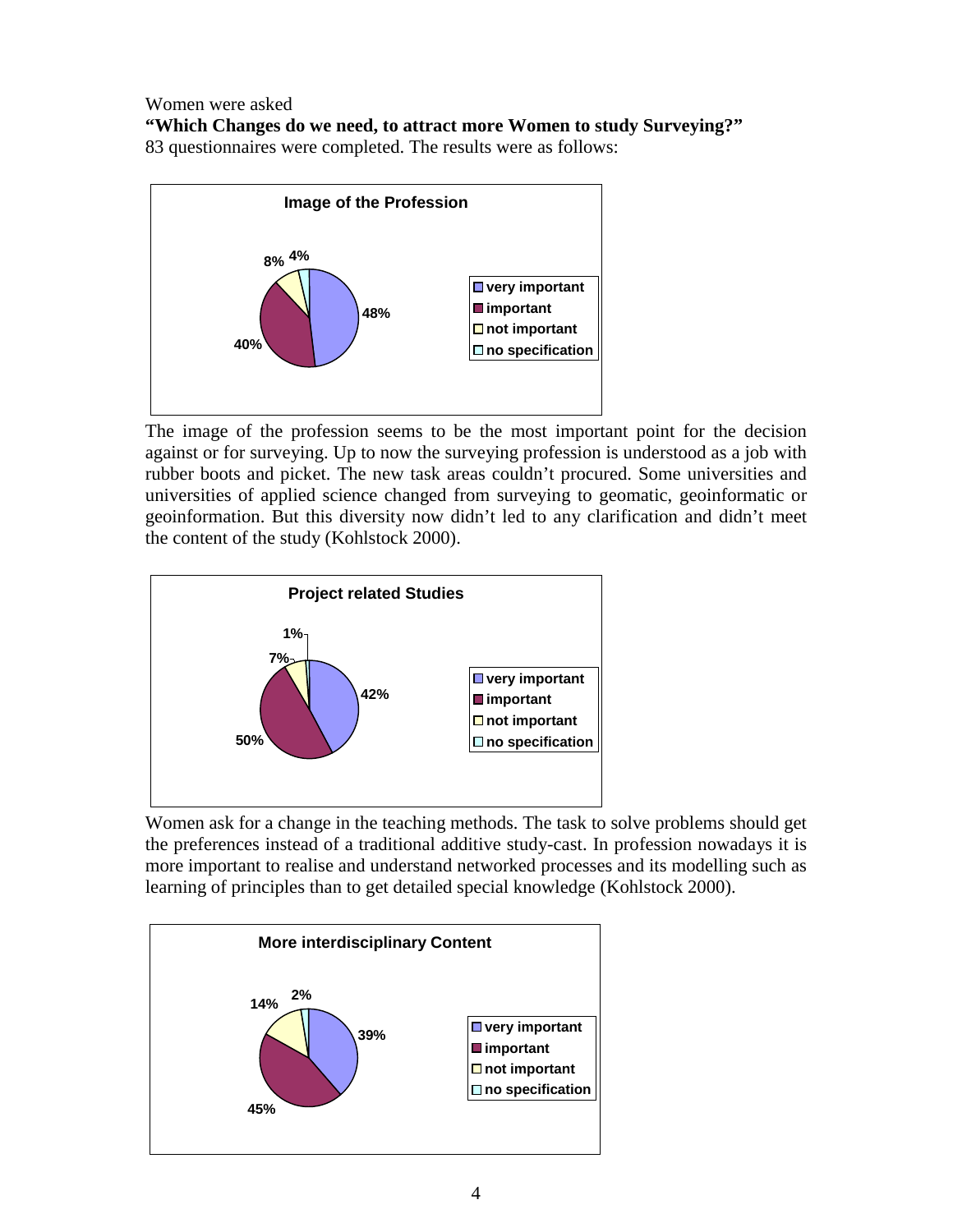More women than men demand that technology is placed in a context, relating it to effects on society, humans and on the environment. Also the curriculum should provide a holistic view rather than a fragmented view on technology (Ullenius 1994).



The training contents and objectives do not appeal to women with interdisciplinary, social and linguistic interests (Wissenschaftliches Sekretariat, 2000).



Technical lectures have to adapt faster and better to the professional needs. This appeals not so easy in view of the fact that the average age of professors of some universities and universities of applied science is very high. Teaching processes have to implement qualifications which are held for timeless (Kohlstock, 2000).



A higher percentage of female professors may attract women to choose a scientific career. But it seems not so much important than other objectives to choose the study of surveying.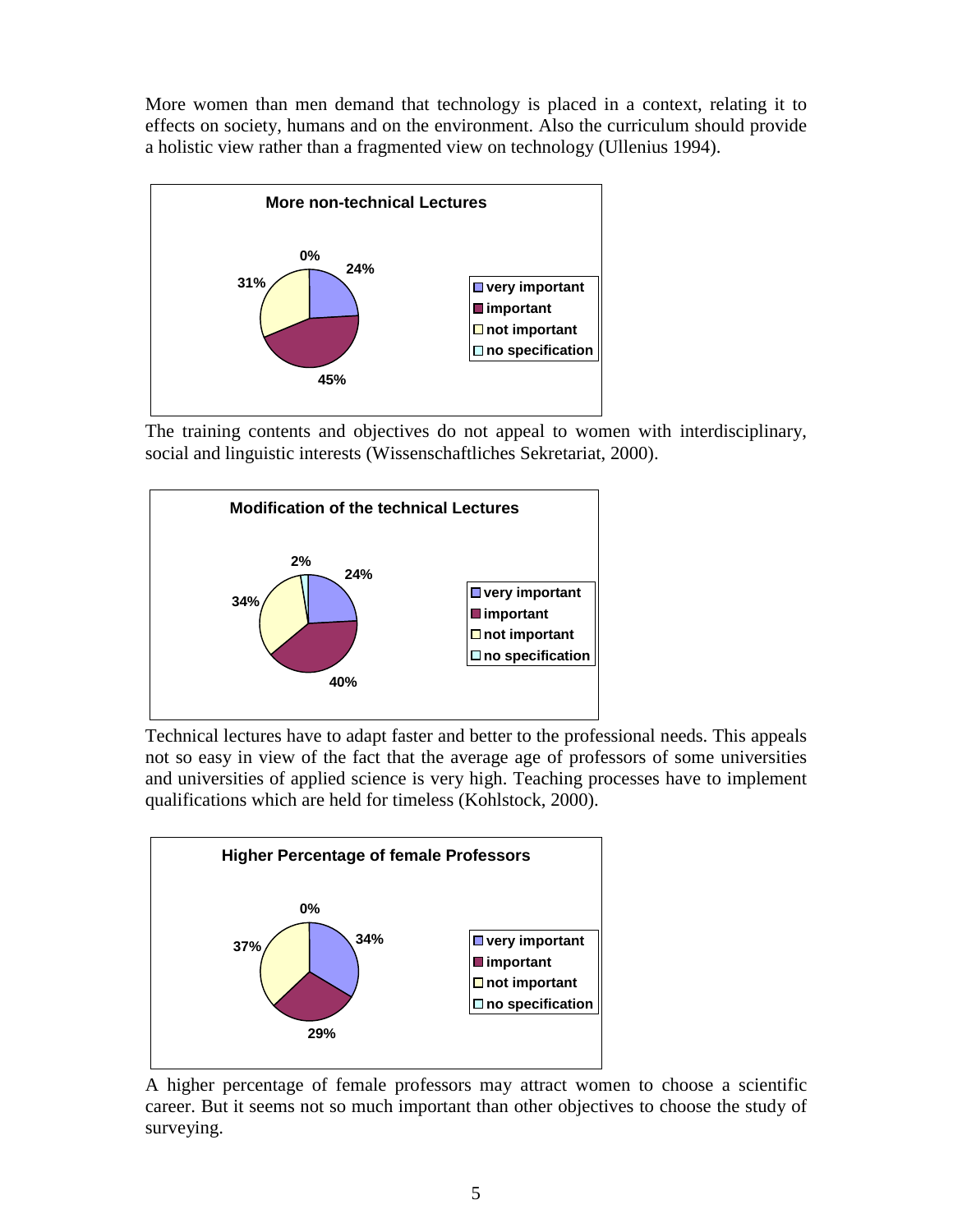

The opinion that more women study at universities of applied science because the study is shorter than at universities seems not to be confirmed.



Lectures with other courses of study seem not to be so important because the decision for a technical profession has already been taken.

## **5. PROPOSALS FOR CHANGES TO THE CURRICULA**

To interest women in surveying studies it is necessary to change the contents, the teaching process and the culture of the engineering education. One of the main hypotheses is that women demand that technology is placed in a context, relating it to effects on society, humans and on the environment. Also the curriculum should provide a holistic view rather than a fragmented view on technology. More flexibility in the programs, humanities and social sciences as optional courses, team work, student oriented rather than teacher oriented learning environments are remedies that are suggested (Ullenius 1994). Common reform movements have to take into account gender to improve the situation of female students.

This should be developed by German education systems in response to the changing educational and professional needs of the society.

## **REFERENCES**

Kohlstock, P., 2000: Eigenständige Rolle im Ausbildungsspektrum "Quo vadis" Fachhochschule?. In BDVI Forum, Volume 1, Pages 226 – 233, Köln, Bund der Öffentlich bestellten Vermessungsingenieure e.V. (BDVI)